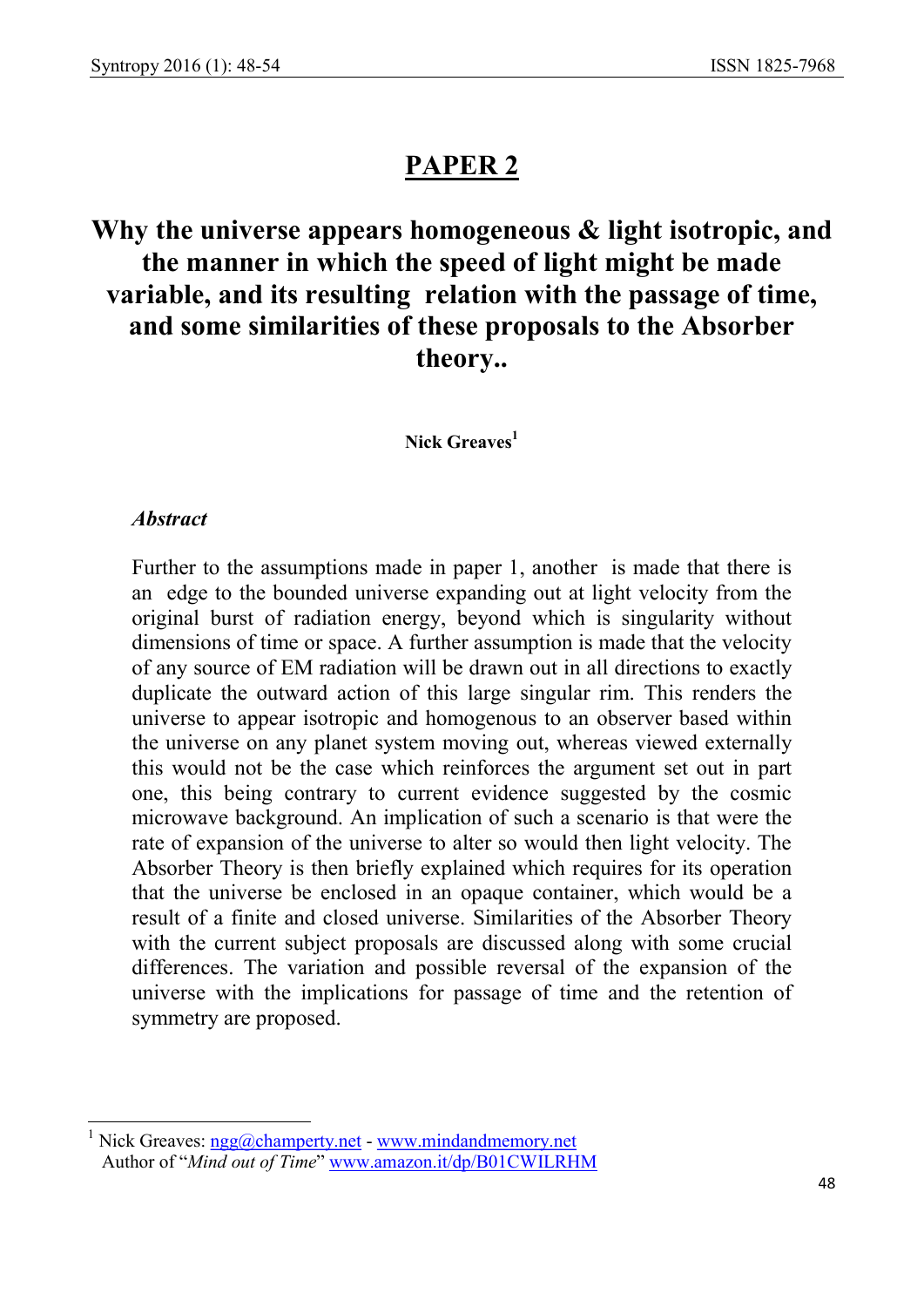Arthur Milne was an eminent mathematician at Oxford, and controversially at the time he argued that under Einstein's special relativity it was impossible for an expanding universe to have homogeneous matter distribution. He also proposed the universe does have an outside edge, and that the whole universe was created at a single point in flat space-time, and thereafter occupies the interior of a bubble that expands at the speed of light into previously empty space. This Milne model is also isotropic so that there was no difference between the fast moving galaxies near the rim and galaxies at rest near the centre of the bubble, since any galaxy and its neighborhood will subjectively appear to the occupants to be at the centre by the Lorentz transformation. This is remarkably similar to the assumptions made in the first section above. An implication is that if this outside edge is moving out at light speed its time will not have changed since the moment of big bang.

Together with the assumptions made in the first paper, if two further are made, then the behaviour of Electromagnetic radiation can be qualified in a manner in many respects similar to the results of the Absorber Theory by Wheeler and Feynman in 1945. The first assumption is that there is an outside edge to the finite universe formed of radiation that was first emitted at the initial moment of the big bang. Within this volume the universe has the continua of space and time with which we are familiar, but beyond there is nothing of which we have knowledge: no time no space, in other words a huge singularity. The big bang has created a universe of time and space the outer edge of which is EM radiation which I call the singular rim for convenience, and which is expanding out at light velocity. The second assumption is that the EM radiation generated by every source or oscillation of charged particles within the universe is drawn out to exactly duplicate the action of this outer rim of expansion from the first moment in time. There is a rationale for this assumption which is not included in this paper for reasons of brevity but it results in such a simple clarification of the isotropy of light that the possibility ought to be hard to ignore.

Consider an oscillating charge generating electromagnetic waves, (or a light source from a fluorescent tube) near the centre of the universe. If we assume that the outer edge is expanding out at light velocity, the motion of the generating source close to the centre will be minimal compared to that of the periphery, although it will be expanding slightly outwards. The EM waves will duplicate the action of the singular rim exactly in all directions, and will radiate out in the form of a slightly squashed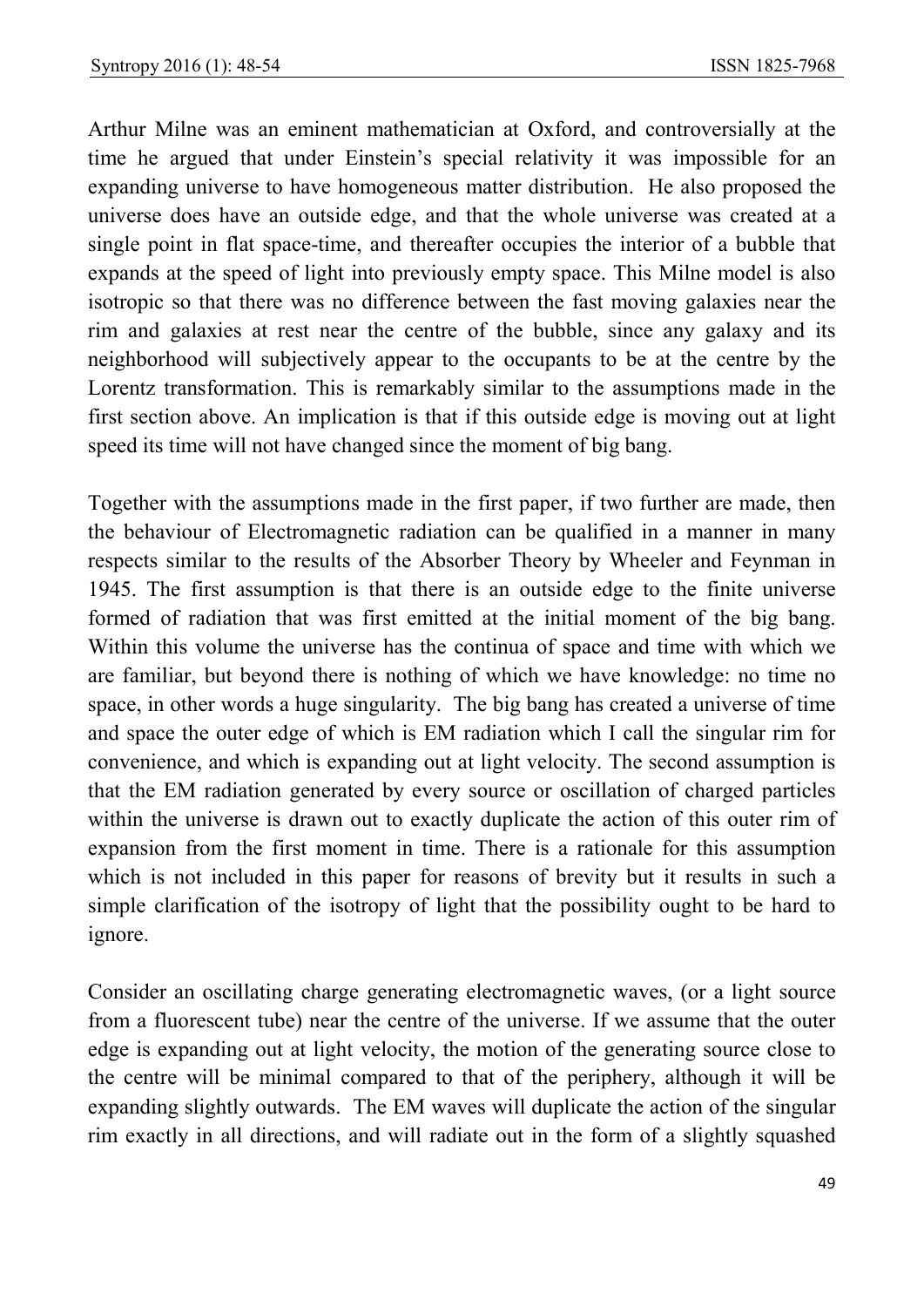sphere (an ellipse?), flattened along the line of motion, as far as a notional observer outside the universe is concerned. This is represented by position A1, in diagram 1. At position A2, halfway between the centre and the rim, the generating source will be moving outwards at about 1/2 C, half the velocity of the singular rim, C, and as a result, the wave front of EM radiation will not be so spherical, but more ellipsoidal, or squashed and lengthened along the line of motion. At position A3, very close indeed to the singular rim, the source is traveling at, say nine tenths C, the EM waves in the line of motion between the source and the nearest point of the singular rim, will be traveling at a velocity only slightly greater than that of the source. This will result in a compression of wave fronts, and a large extension on the other side of source towards the furthest point of the singular rim.

The above observations are all made by a hypothetical external observer outside the system, and stationary with respect to the centre of the universe. To an observer inside the system, things appear differently, due to the law of relativity. If a particle is traveling at .95 light speed, very close to the singular rim, then to an observer in the immediate vicinity, also close to the singular rim, the wave fronts would not appear squashed, but rather perfectly spherical (B on Diagram 3). This is due to the Lorenz contraction and the time dilation effect, or nothing more than an application of the familiar Doppler Effect. As far as the hypothetical external observer outside the universe is concerned, the wave front in between the source and the nearest point on the singular rim is moving at only 5% faster than the source, whereas the corresponding wave front diametrically opposite furthest from the source, is moving away from the source at 1.95 times light velocity.

Hence the external observer, stationary with respect to the centre of the universe, would see the wave fronts traveling at .95C very much flattened and distended (Diagram 3 C). However, as far as an observer based on the moving source is concerned, the position does not appear distended like this at all. This would appear to account for the fact that the universe currently appears to be isotropic and homogeneous as illustrated by results of the cosmic microwave back ground observations and the conclusion that the universe is expanding outwards evenly in all directions, but which is incorrect if this assumption were proved valid.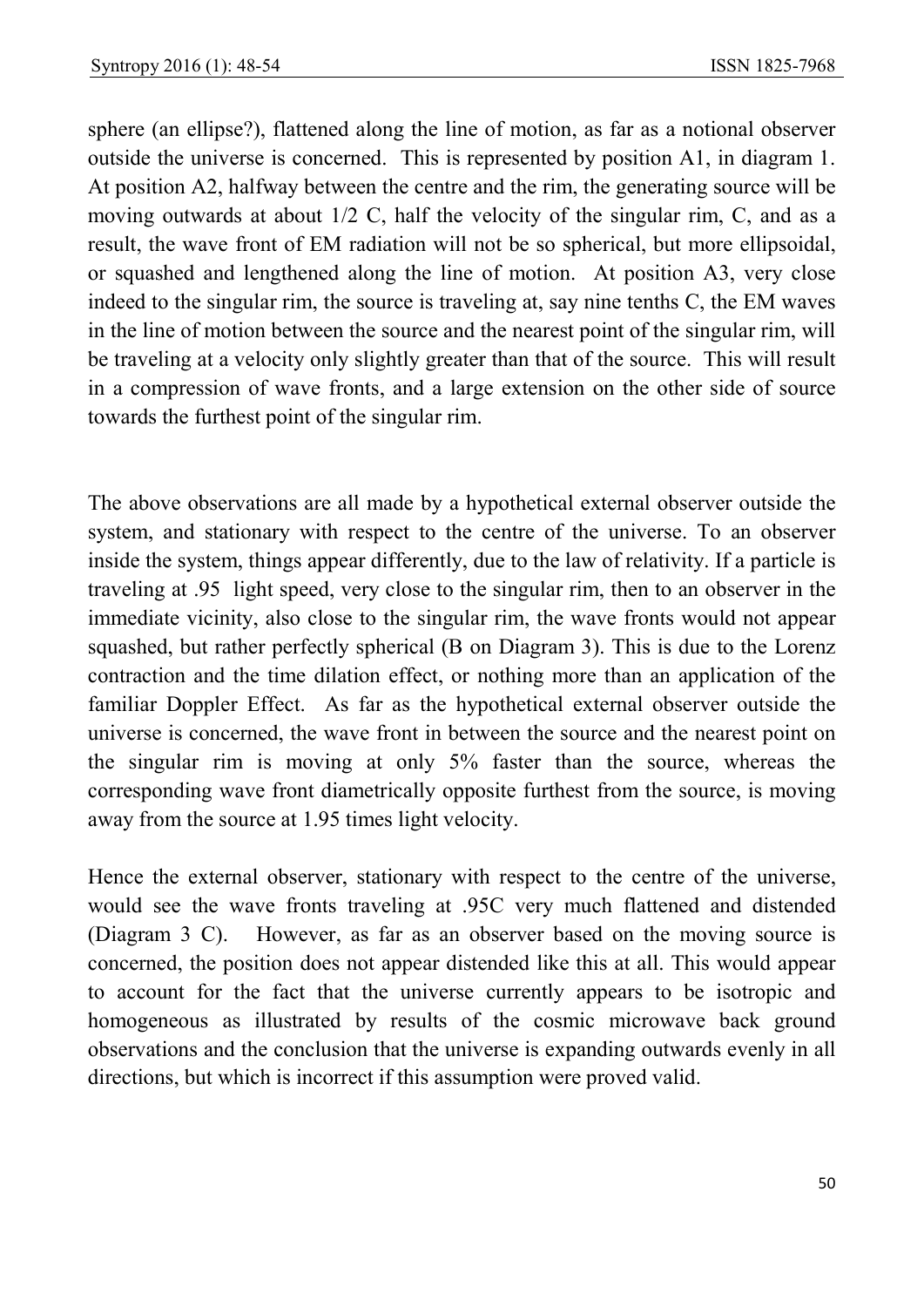

Diagram 1

If the singular rim of radiation on the edge of the universe is traveling at light velocity then time will have stood still for this edge from the moment of the big bang. If it were to slow down, and with it, ex hypothesi, that of light velocity within, then the passage of time will presumably change and slow down pro rata within the universe. If the expansion were to reverse into contraction then by this supposition time the passage of time would also reverse, as would also all EM radiation to perfectly duplicate its earlier actions. Such a scenario would produce an exact reversal of all activity in the universe to ultimately dissolve back into the big crunch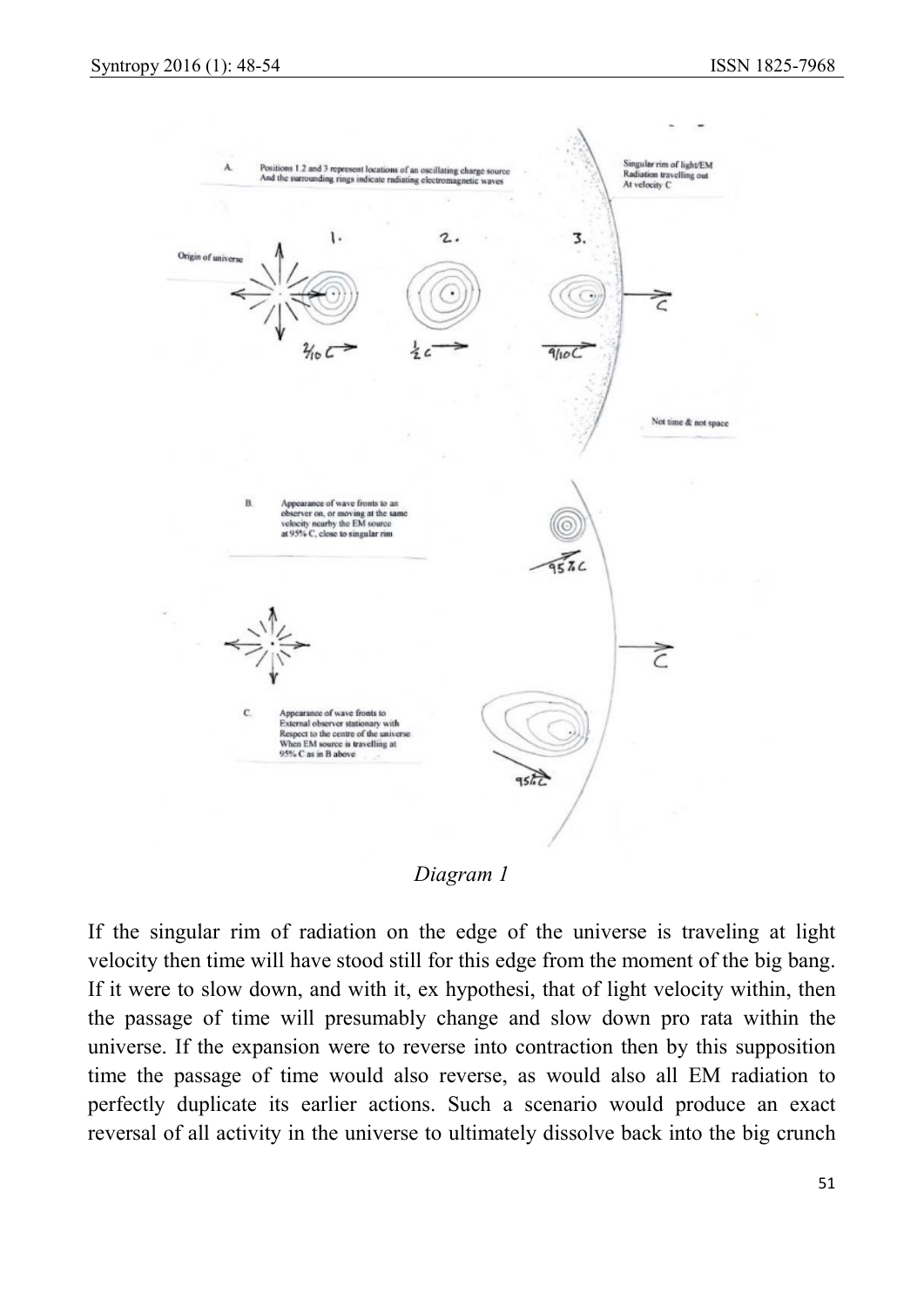of a singularity. This would bring about the satisfactory conclusion of symmetry being achieved, both in time and space. Our current observation and understanding of the way in which EM radiation acts does not easily allow for such a symmetry to be established, even though Maxwell's basic equations indicate it should be. This lack of symmetrical behaviour was one of the reasons why Feynman and Wheeler sought to produce their Absorber Theory to reconcile this difficulty, as discussed later below.

The velocity of light is known to be a constant of huge significance and I have often questioned why it should be at this specific velocity. In this respect I understand that measurements are being undertaken to enquire whether it is constant or variable and that there is quite a body of papers and books on the subject of VSL or the variable speed of light, especially notable being those by Physicist Lee Smolin and also Joao Magueijo of Imperial University, London.

The results of such assumptions produce a fairly clear explanation of what we observe to occur in nature. It provides a very simple explanation for the isotropic way in which light behaves, and then it would also dispose of the problem of renormalisation that the physicist Dirac so disliked. This resulted from the fact that electrodynamics based on Maxwell's theory requires that EM waves should be symmetrical through time. However, as we currently observe and understand them, waves of radiation are only spreading out one way in time, and this lack of symmetry is the cause of mathematical difficulties which have yet to be resolved.

The Absorber Theory of Wheeler and Feynman, first published in the Review of Physics 1945, attempted to deal with this problem. When I first read about it this elegant and short paper I was struck that one of the conditions required for its operation was that the universe be enclosed in an opaque container. This might have seemed somewhat obscure to many, but I saw at once that my notion of universe bounded by a rim of singularity fitted other considerations I had about cosmology, and I considered the subject further.

The theory expounds a novel manner in which the universe might operate and which did not depend on the notion of causality that is required by exchange particles or photons in physics today. I found the theory to be best explained in a book 'Space and Time in the Modern Universe' by P.C.W.Davies, who was then Lecturer in Applied Mathematics at Kings College London. Davies explains that radio or EM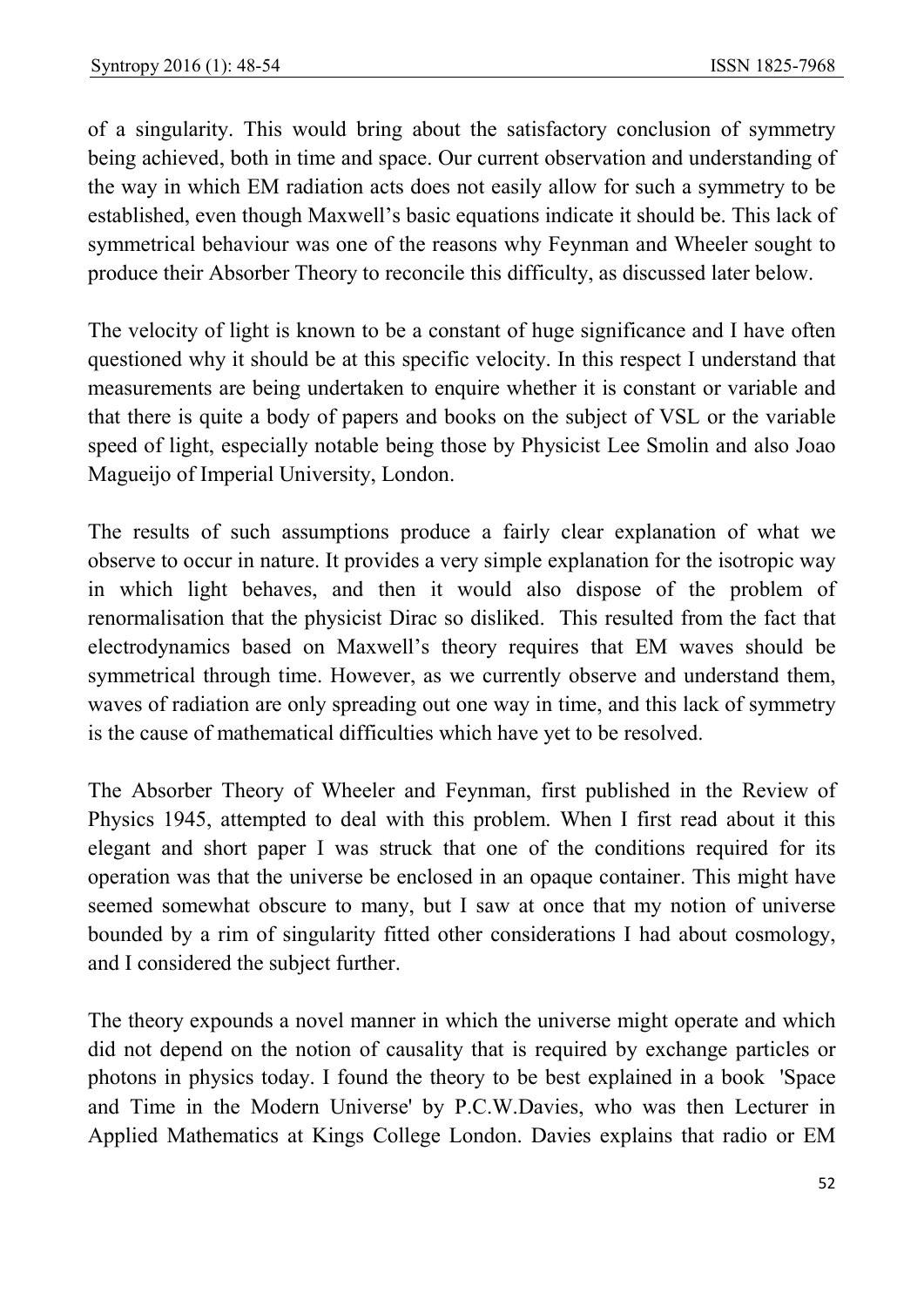waves travel forward only in time, whereas electrodynamics based on Maxwell's theory requires that EM waves should be symmetrical through time. However this lack of symmetry causes formidable mathematical difficulties which have always plagued the descriptions of the interaction of charged particles with the EM field. Wheeler and Feynman sought to resolve these problems by analysing what would happen if an accelerating charged particle emitted radiation equally onto the past and future. Clearly this type of behaviour is in contradiction with experience, but they found the following remarkable result. Suppose a single, charged particle in empty space, when set into motion, radiates symmetrically one half advanced waves into the past, and one half retarded waves into the future (the latter being ordinary radio waves with which we are familiar). Then that same particle, when placed into an opaque box, will only fully radiate fully retarded waves into the future. Open the box and the advanced waves will reappear for reasons which are ably explained Davies's book.

A development of this argument showed that electromagnetic waves could be considered as perfectly symmetrical in time, and it also showed that, instead of the concept of the electromagnetic field, this would have to be replaced by the concept of direct action-at-a-distance between the charged particles. This latter would probably not be the instantaneous type, which characterises Newton's theory of gravitation, but a delayed action, propagated at light speed. This action would operate both forwards and backwards in time. An implication of this Absorber Theory can also be shown to be that the universe will collapse back to a point, reversing the big bang.

The assumption given above on the way in which light velocity is mediated presents a different hypothesis to that put up by Wheeler & Feynman, but there are still some similarities, and my version is much easier to visualise with the notion of advanced waves being hard to conceive. The closed universe as I have described it is effectively an opaque box as required by the Absorber Theory, all the more so if for whatever reason the universe started to contract rather than expand: all EM radiation within would also reversed and presumably run backwards through its original course of actions. Effectively time would be reversed except for that of the outside rim of the universe, which with its motion at the mediating speed of light, would never have progressed from the first moment of big bang. If the universe eventually contracted back to nothing then the action of EM radiation would have been perfectly symmetrical as required by electrodynamics and Maxwell.